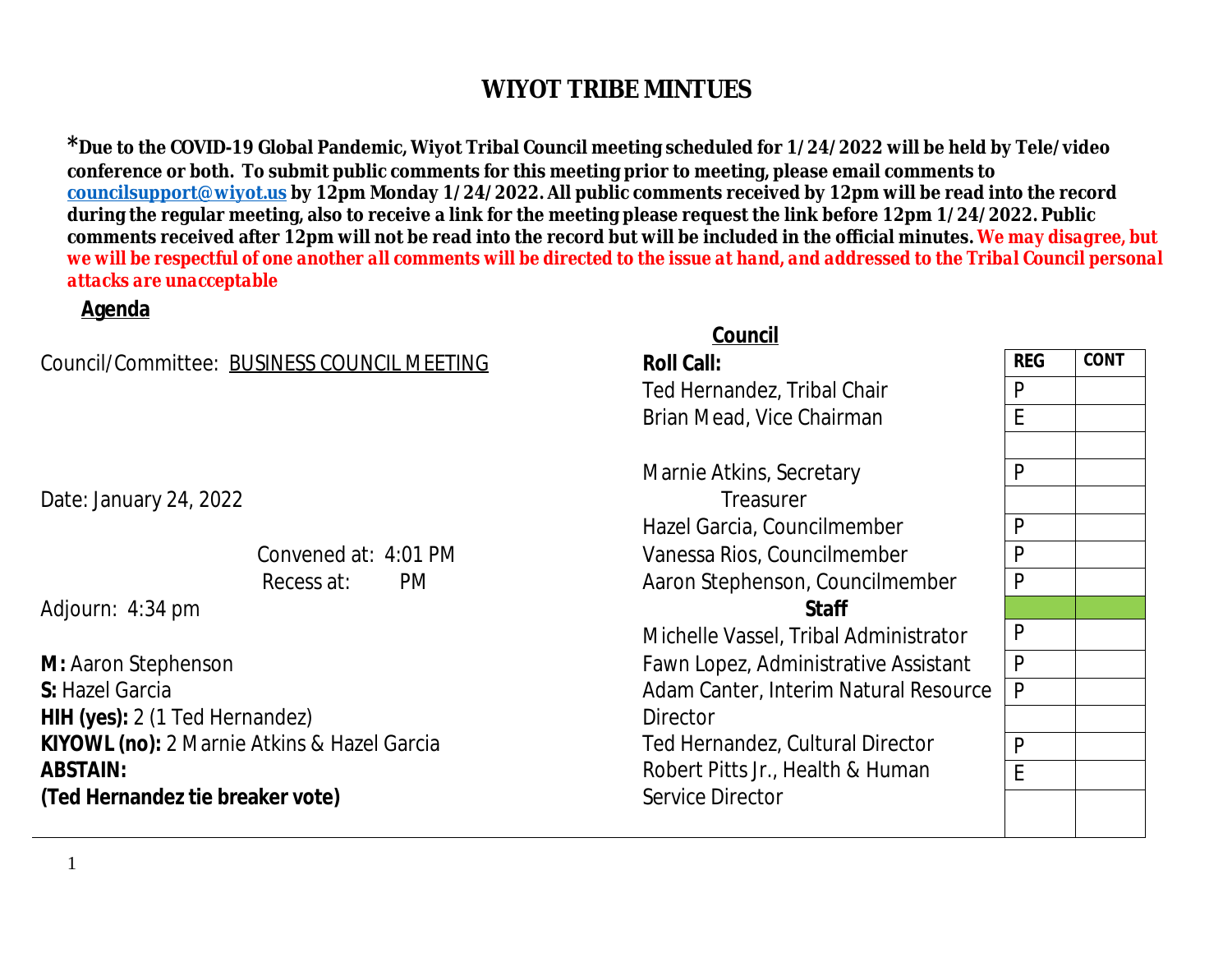### Location: Wiyot Tribe 1000 Wiyot Drive Loleta, CA 95551

| <b>Moment of Silence:</b> |                                          |                      |                                  |  |  |  |
|---------------------------|------------------------------------------|----------------------|----------------------------------|--|--|--|
|                           | <b>SECTION / AGENDA ITEM</b>             | <b>VOTE (IF ANY)</b> | <b>ACTION (IF ANY)</b>           |  |  |  |
| Ι.                        | <b>ROLL CALL</b>                         |                      |                                  |  |  |  |
| II.                       | <b>APPROVAL OF AGENDA</b>                | M: Aaron             | Motion approved agenda           |  |  |  |
|                           |                                          | Stephenson           |                                  |  |  |  |
|                           |                                          | S: Vanessa Rios      |                                  |  |  |  |
|                           |                                          | HIH (yes): $4$       |                                  |  |  |  |
|                           |                                          | KIYOWL (no): 0       |                                  |  |  |  |
|                           |                                          | <b>ABSTAIN: 0</b>    |                                  |  |  |  |
| III.                      |                                          | M: Aaron             | Motion approved Consent Calendar |  |  |  |
|                           | <b>CONSENT CALENDAR</b>                  | Stephenson           |                                  |  |  |  |
|                           |                                          | S: Vanessa Rios      |                                  |  |  |  |
|                           | <b>Minutes</b>                           | HIH (yes): $4$       |                                  |  |  |  |
|                           | December 13, 2021                        | KIYOWL (no): 0       |                                  |  |  |  |
|                           | <b>Tribal Administrator Report</b>       | <b>ABSTAIN: 0</b>    |                                  |  |  |  |
|                           | <b>Natural Resources Report</b>          |                      |                                  |  |  |  |
|                           | <b>Cultural Report</b>                   |                      |                                  |  |  |  |
|                           | <b>Health &amp; Human Service Report</b> |                      |                                  |  |  |  |
|                           |                                          |                      |                                  |  |  |  |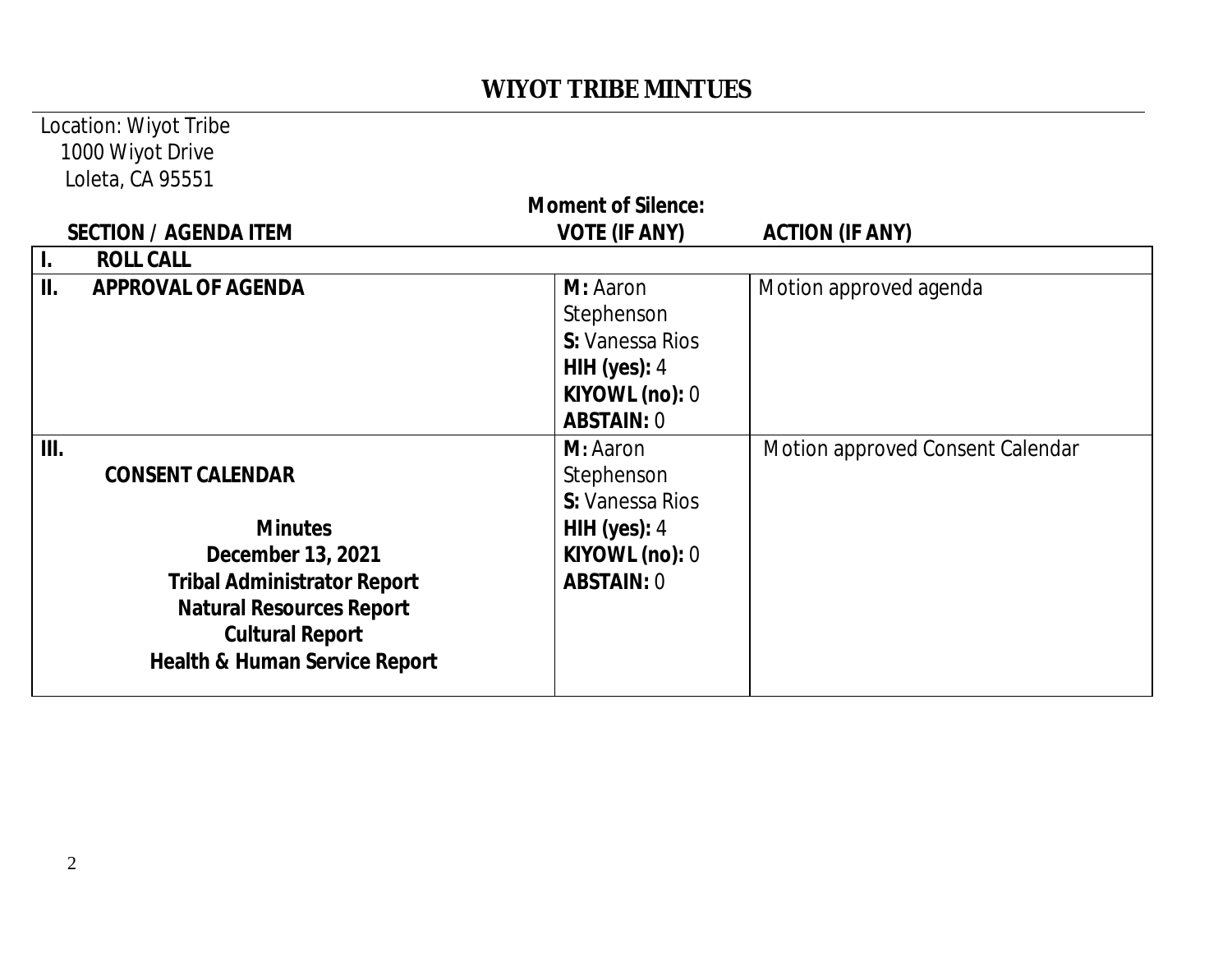### **IV. Va Rou'nirilh (Guest Speaker):**

3

**2**.

**3.**

#### **1. Cal Trout and Trout Unlimited (TU) on Eel River Dam removal/Potter Valley Project (PVP) and Elk River**

CalTrout and Trout unlimited discussed goals for close coordination during the PVP relicensing effort. By both bringing different elements to the discussion on recovery of the Eel and the removal of Scott and Cape Horn Dams, cementing how we can work together will be key.